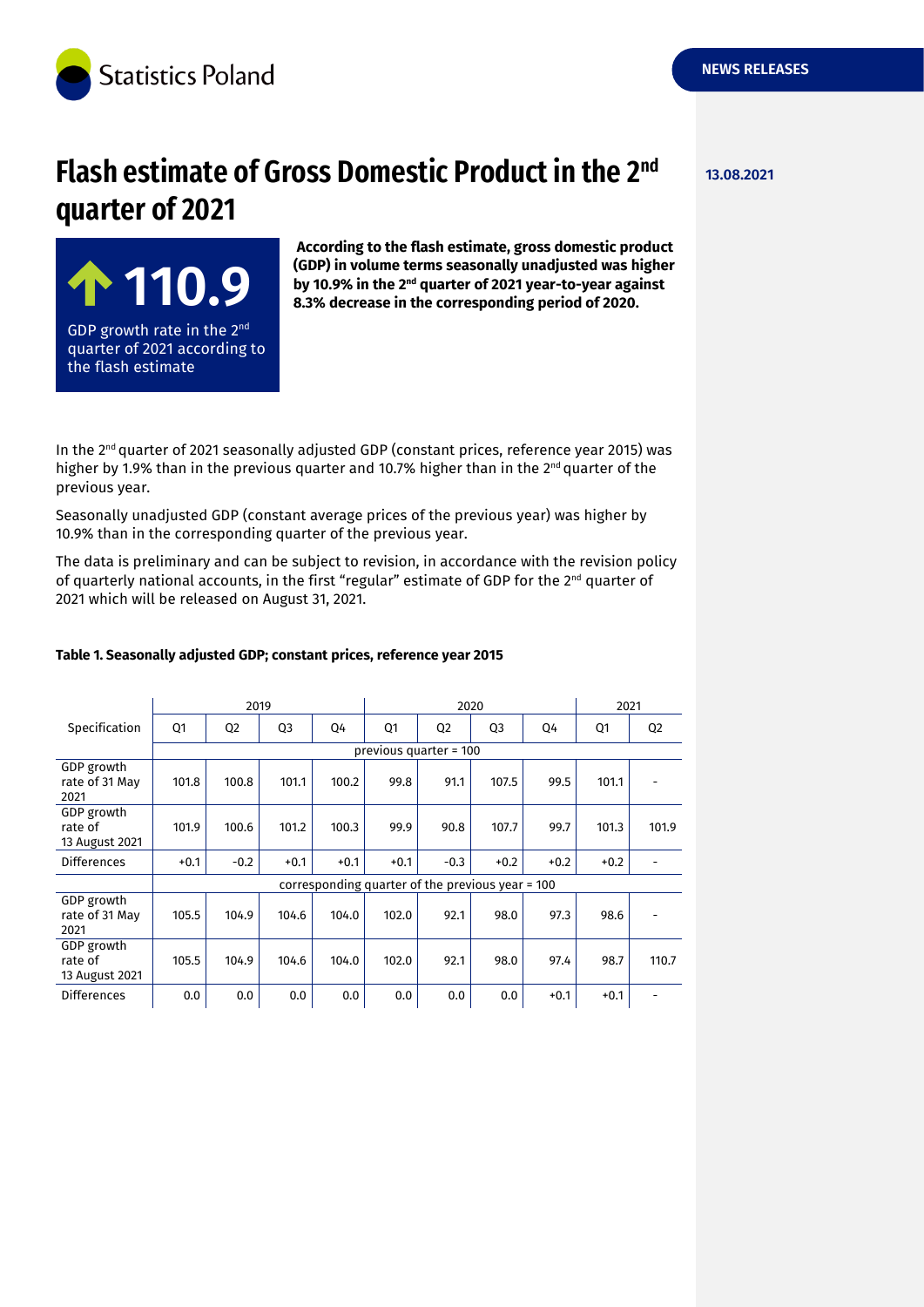### **Table 2. Seasonally unadjusted GDP; constant average prices of the previous year**

|                                         | 2019                                               |                |                |       | 2020  |                |                |      | 2021 |                |
|-----------------------------------------|----------------------------------------------------|----------------|----------------|-------|-------|----------------|----------------|------|------|----------------|
| Specification                           | Q1                                                 | Q <sub>2</sub> | Q <sub>3</sub> | 04    | Q1    | Q <sub>2</sub> | Q <sub>3</sub> | 04   | Q1   | Q <sub>2</sub> |
|                                         | corresponding quarter of the previous year $=$ 100 |                |                |       |       |                |                |      |      |                |
| GDP growth<br>rate of 31 May<br>2021    | 105.5                                              | 105.4          | 104.6          | 103.7 | 102.0 | 91.7           | 98.3           | 97.3 | 99.1 |                |
| GDP growth<br>rate of<br>13 August 2021 | 105.5                                              | 105.4          | 104.6          | 103.7 | 102.0 | 91.7           | 98.3           | 97.3 | 99.1 | 110.9          |
| <b>Differences</b>                      | 0.0                                                | 0.0            | 0.0            | 0.0   | 0.0   | 0.0            | 0.0            | 0.0  | 0.0  |                |

## **Chart 1. Gross domestic product volume growth rate (corresponding period of the previous year = 100)**



**Chart 2. Gross domestic product seasonally adjusted volume growth rate (the previous quarter = 100)**